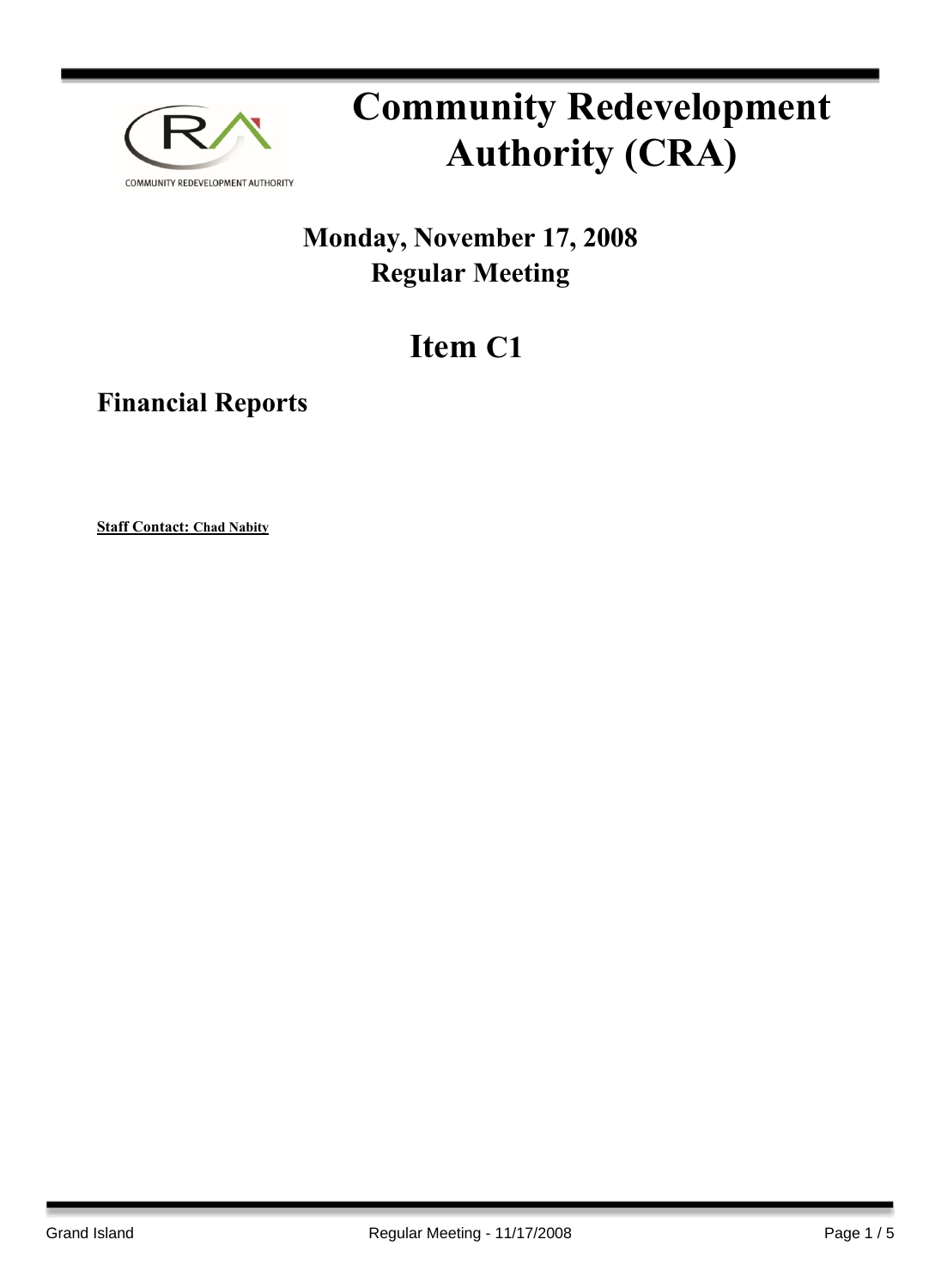|                                   | <b>MONTH ENDED</b>       | $2008 - 2009$       | 2009           | <b>REMAINING</b> |
|-----------------------------------|--------------------------|---------------------|----------------|------------------|
|                                   | <b>OCTOBER 2008</b>      | <b>YEAR TO DATE</b> | <b>BUDGET</b>  | <b>BALANCE</b>   |
| <b>CONSOLIDATED</b>               |                          |                     |                |                  |
| <b>Beginning Cash</b>             | 1,236,622                | 1,236,622           | 1,236,622      |                  |
| <b>REVENUE:</b>                   |                          |                     |                |                  |
| Property Taxes                    | 155,394                  | 155,394             | 697,796        | 542,402          |
| Loan Proceeds                     |                          |                     |                |                  |
| Interest Income                   | 1,625                    | 1,625               | 10,000         | 8,375            |
| <b>Land Sales</b>                 |                          |                     | 50,000         | 50,000           |
| Other Revenue                     |                          |                     |                |                  |
| <b>TOTAL REVENUE</b>              | 157,018                  | 157,018             | 757,796        | 600,778          |
|                                   |                          |                     |                |                  |
| <b>TOTAL RESOURCES</b>            | 1,393,640                | 1,393,640           | 1,994,418      | 600,778          |
| <b>EXPENSES</b>                   |                          |                     |                |                  |
| Auditing & Accounting             | 375                      | 375                 | 8,000          | 7,625            |
| <b>Legal Services</b>             | 570                      | 570                 | 10,000         | 9,430            |
| <b>Consulting Services</b>        | $\overline{\phantom{a}}$ | $\overline{a}$      | 10,000         | 10,000           |
| <b>Contract Services</b>          | 1,952                    | 1,952               | 40,000         | 38,048           |
| Printing & Binding                | $\overline{a}$           | $\overline{a}$      | 1,000          | 1,000            |
| Other Professional Services       |                          | -                   | 6,000          | 6,000            |
| General Liability Insurance       |                          | -                   | 250            | 250              |
| Postage                           | 14                       | 14                  | 250            | 236              |
| Matching Grant                    |                          |                     | $\blacksquare$ |                  |
| <b>Legal Notices</b>              | 13                       | 13                  | 800            | 787              |
| Licenses & Fees                   |                          |                     |                |                  |
| Travel & Training                 |                          |                     | 1,500          | 1,500            |
| Other Expenditures                |                          |                     | 500            | 500              |
| Office Supplies                   |                          | $\blacksquare$      | 500            | 500              |
| Supplies                          |                          |                     | 300            | 300              |
| Land                              |                          |                     | 100,000        | 100,000          |
| Façade Improvement                |                          | $\overline{a}$      | 200,000        | 200,000          |
| South Locust                      | $\overline{a}$           | $\overline{a}$      | $\overline{a}$ |                  |
| Alleyway Improvement              | ÷.                       | ÷.                  |                |                  |
| Other Projects                    | 2,858                    | 2,858               | 500,000        | 497,142          |
| <b>Bond Principal</b>             | $\overline{\phantom{a}}$ | L,                  | 128,002        | 128,002          |
| <b>Bond Interest</b>              |                          |                     | 94,794         | 94,794           |
| <b>Interest Expense</b>           |                          |                     |                |                  |
|                                   |                          |                     |                |                  |
| <b>TOTAL EXPENSES</b>             | 5,783                    | 5,783               | 1,101,896      | 1,096,113        |
| <b>INCREASE(DECREASE) IN CASH</b> | 151,235                  | 151,235             | (344, 100)     | (495, 335)       |
| <b>ENDING CASH</b>                | 1,387,857                | 1,387,857           | 892,522        | (495, 335)       |
| <b>LESS COMMITMENTS</b>           | 583,250                  |                     |                |                  |
| <b>AVAILABLE CASH</b>             | 804,607                  | 1,387,857           | 892,522        | (495, 335)       |
|                                   |                          |                     |                |                  |
| <b>CHECKING</b>                   | 891,214                  |                     |                |                  |
| PETTY CASH                        | 50                       |                     |                |                  |
| <b>INVESTMENTS</b>                | 496,593                  |                     |                |                  |
| <b>Total Cash</b>                 | 1,387,857                |                     |                |                  |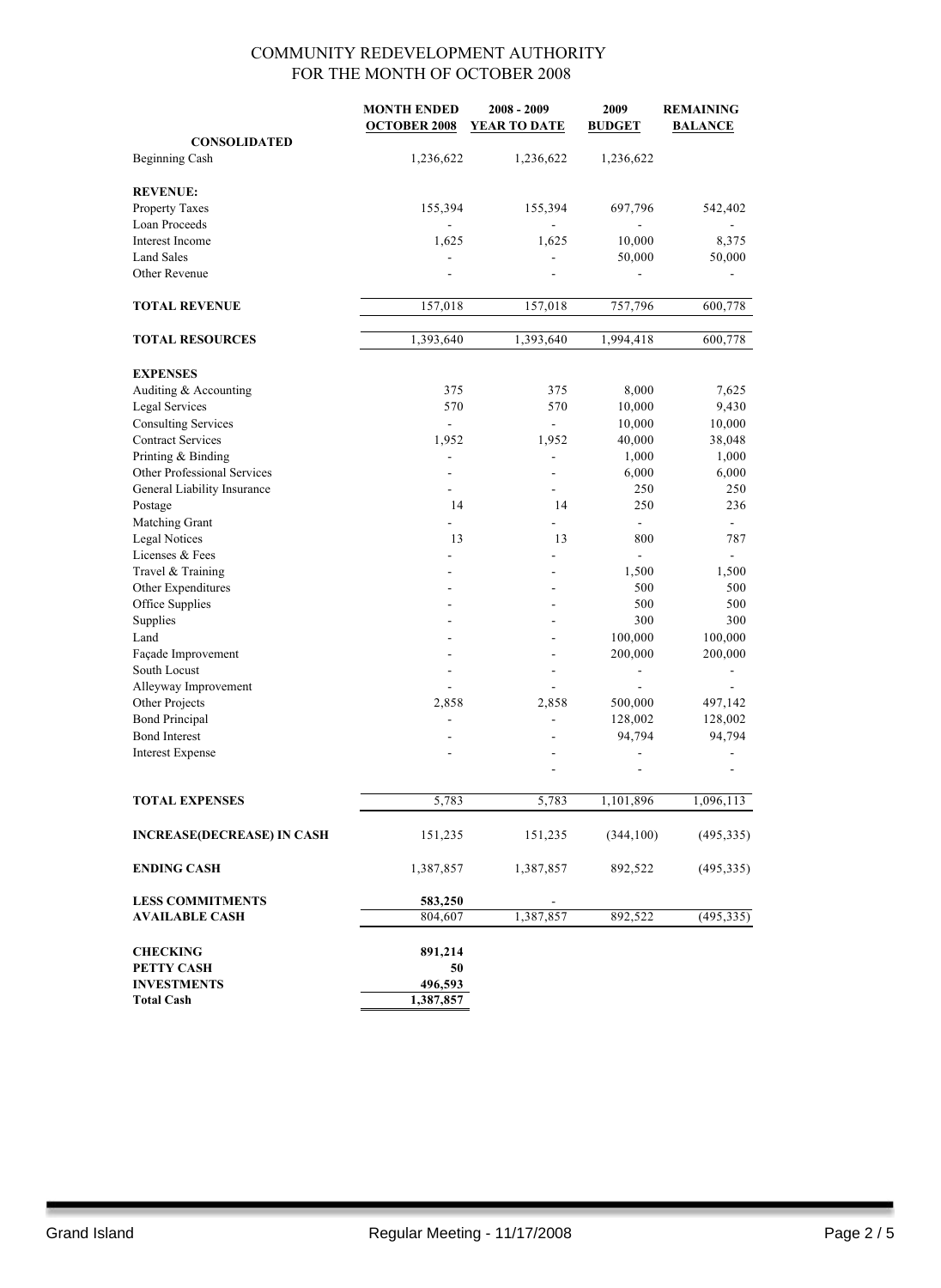|                                   | <b>MONTH ENDED</b><br><b>OCTOBER 2008</b> | $2008 - 2009$<br><b>YEAR TO DATE</b> | 2009<br><b>BUDGET</b>    | <b>REMAINING</b><br><b>BALANCE</b> |
|-----------------------------------|-------------------------------------------|--------------------------------------|--------------------------|------------------------------------|
| <b>CRA</b>                        |                                           |                                      |                          |                                    |
| <b>GENERAL OPERATIONS:</b>        |                                           |                                      |                          |                                    |
| Property Taxes                    | 85,687                                    | 85,687                               | 475,000                  | 389,313                            |
| Interest Income                   | 1,524                                     | 1,524                                | 10,000                   | 8,476                              |
| <b>Land Sales</b>                 |                                           |                                      | 50,000                   | 50,000                             |
| Other Revenue & Motor Vehicle Tax |                                           |                                      |                          |                                    |
| <b>TOTAL</b>                      | 87,211                                    | 87,211                               | 535,000                  | 447,789                            |
| <b>GILI TRUST</b>                 |                                           |                                      |                          |                                    |
| Property Taxes                    | 31,431                                    | 31,431                               | 65,780                   | 34,349                             |
| Interest Income                   |                                           |                                      |                          |                                    |
| Other Revenue                     |                                           |                                      |                          |                                    |
| <b>TOTAL</b>                      | 31,431                                    | 31,431                               | 65,780                   | 34,349                             |
| <b>CHERRY PARK LTD II</b>         |                                           |                                      |                          |                                    |
| Property Taxes                    | 29,696                                    | 29,696                               | 59,180                   | 29,484                             |
| Interest Income                   | 33                                        | 33                                   | ä,                       | (33)                               |
| Other Revenue                     |                                           | $\overline{a}$                       |                          | ä,                                 |
| <b>TOTAL</b>                      | 29,729                                    | 29,729                               | 59,180                   | 29,451                             |
| <b>GENTLE DENTAL</b>              |                                           |                                      |                          |                                    |
| Property Taxes                    |                                           |                                      | 4,202                    | 4,202                              |
| Interest Income                   | $\boldsymbol{0}$                          | $\boldsymbol{0}$                     |                          | (0)                                |
| Other Revenue                     |                                           |                                      |                          |                                    |
| <b>TOTAL</b>                      | $\mathbf{0}$                              | $\boldsymbol{0}$                     | 4,202                    | 4,202                              |
| <b>PROCON TIF</b>                 |                                           |                                      |                          |                                    |
| Property Taxes                    | 8,579                                     | 8,579                                | 19,162                   | 10,583                             |
| Interest Income                   |                                           |                                      | ä,                       |                                    |
| Other Revenue                     |                                           |                                      | $\overline{\phantom{a}}$ |                                    |
| <b>TOTAL</b>                      | 8,579                                     | 8,579                                | 19,162                   | 10,583                             |
| <b>WALNUT HOUSING PROJECT</b>     |                                           |                                      |                          |                                    |
| Property Taxes                    |                                           |                                      | 74,472                   | 74,472                             |
| Interest Income                   | 68                                        | 68                                   | $\overline{\phantom{a}}$ | (68)                               |
| Other Revenue                     |                                           |                                      |                          |                                    |
| <b>TOTAL</b>                      | 68                                        | 68                                   | 74,472                   | 74,404                             |
| <b>BRUNS PET GROOMING</b>         |                                           |                                      |                          |                                    |
| Property Taxes                    |                                           |                                      |                          |                                    |
| Interest Income                   |                                           |                                      |                          |                                    |
| Other Revenue                     |                                           |                                      |                          |                                    |
| <b>TOTAL</b>                      | $\overline{\phantom{a}}$                  | $\blacksquare$                       | $\overline{\phantom{a}}$ |                                    |
| <b>GIRARD VET CLINIC</b>          |                                           |                                      |                          |                                    |
| Property Taxes                    |                                           |                                      |                          |                                    |
| Interest Income                   |                                           |                                      |                          |                                    |
| Other Revenue                     |                                           |                                      |                          |                                    |
| <b>TOTAL</b>                      | $\blacksquare$                            | ÷.                                   | $\mathbf{r}$             | $\blacksquare$                     |
|                                   |                                           |                                      |                          |                                    |
| <b>TOTAL REVENUE</b>              | 157,018                                   | 157,018                              | 757,796                  | 600,778                            |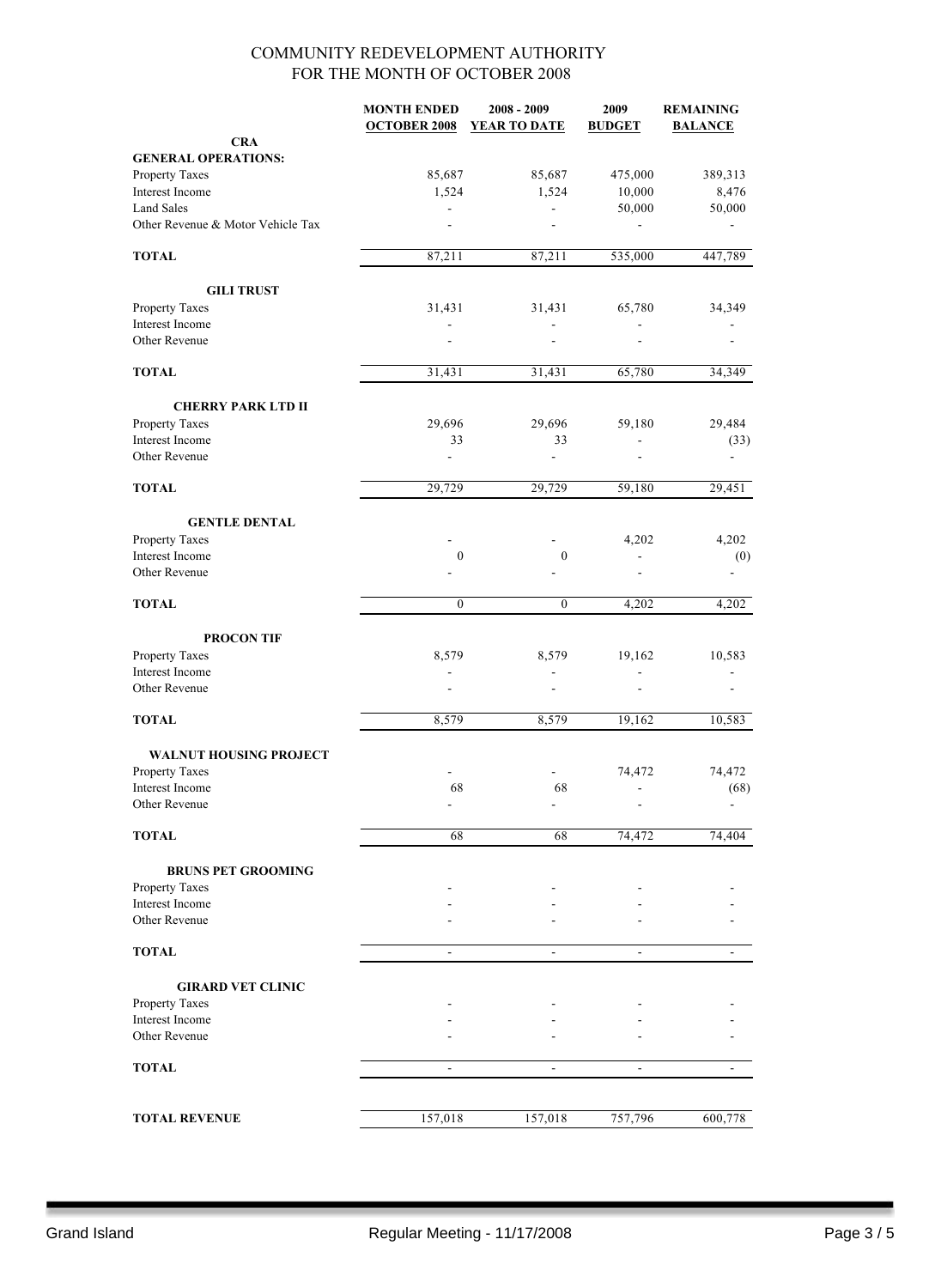|                                   | <b>MONTH ENDED</b>       | 2008 - 2009              | 2009           | <b>REMAINING</b>         |
|-----------------------------------|--------------------------|--------------------------|----------------|--------------------------|
|                                   | <b>OCTOBER 2008</b>      | YEAR TO DATE             | <b>BUDGET</b>  | <b>BALANCE</b>           |
| <b>EXPENSES</b>                   |                          |                          |                |                          |
| <b>CRA</b>                        |                          |                          |                |                          |
| <b>GENERAL OPERATIONS:</b>        |                          |                          |                |                          |
| Auditing & Accounting             | 375                      | 375                      | 8,000          | 7,625                    |
| Legal Services                    | 570                      | 570                      | 10,000         | 9,430                    |
| <b>Consulting Services</b>        | $\overline{\phantom{a}}$ | $\frac{1}{2}$            | 10,000         | 10,000                   |
| <b>Contract Services</b>          | 1,952                    | 1,952                    | 40,000         | 38,048                   |
| Printing & Binding                |                          | $\overline{\phantom{a}}$ | 1,000          | 1,000                    |
| Other Professional Services       |                          | $\sim$                   | 6,000          | 6,000                    |
| General Liability Insurance       |                          |                          | 250            | 250                      |
|                                   | 14                       | 14                       | 200            | 186                      |
| Postage                           |                          |                          | $\blacksquare$ | ÷.                       |
| Matching Grant                    |                          |                          |                |                          |
| <b>Legal Notices</b>              | 13                       | 13                       | 800            | 787                      |
| Licenses & Fees                   |                          |                          | $\blacksquare$ | $\blacksquare$           |
| Travel & Training                 |                          |                          | 1,000          | 1,000                    |
| Other Expenditures                |                          |                          | 500            | 500                      |
| Office Supplies                   |                          |                          | 500            | 500                      |
| Supplies                          |                          |                          | 300            | 300                      |
| Land                              | ä,                       | $\blacksquare$           | 100,000        | 100,000                  |
|                                   |                          |                          |                |                          |
| <b>PROJECTS</b>                   |                          |                          |                |                          |
| Façade Improvement                |                          |                          | 758,750        | 758,750                  |
| South Locust                      |                          |                          |                |                          |
| Alleyway Improvement              |                          |                          |                |                          |
| Other Projects                    | 2,858                    | 2,858                    | 500,000        | 497,142                  |
|                                   |                          |                          |                |                          |
| <b>TOTAL CRA EXPENSES</b>         | 5,783                    | 5,783                    | 1,437,300      | 1,431,517                |
|                                   |                          |                          |                |                          |
| <b>GILI TRUST</b>                 |                          |                          |                |                          |
| <b>Bond Principal</b>             |                          |                          | 51,001         | 51,001                   |
| <b>Bond Interest</b>              |                          |                          | 14,779         | 14,779                   |
| Other Expenditures                |                          |                          | ÷              | $\overline{\phantom{0}}$ |
|                                   |                          |                          |                |                          |
| <b>TOTAL GILI EXPENSES</b>        | $\overline{\phantom{a}}$ | $\blacksquare$           | 65,780         | 65,780                   |
|                                   |                          |                          |                |                          |
| <b>CHERRY PARK LTD II</b>         |                          |                          |                |                          |
|                                   |                          |                          |                |                          |
| <b>Bond Principal</b>             |                          |                          | 39,729         | 39,729                   |
| <b>Bond Interest</b>              |                          |                          | 19,451         | 19,451                   |
|                                   |                          |                          |                |                          |
| <b>TOTAL CHERRY PARK EXPENSES</b> | $\overline{\phantom{a}}$ | $\overline{a}$           | 59,180         | 59,180                   |
|                                   |                          |                          |                |                          |
| <b>GENTLE DENTAL</b>              |                          |                          |                |                          |
| <b>Bond Principal</b>             |                          |                          | 2,276          | 2,276                    |
| <b>Bond Interest</b>              |                          |                          | 1,926          | 1,926                    |
|                                   |                          |                          |                |                          |
| <b>TOTAL GENTLE DENTAL</b>        | $\overline{\phantom{a}}$ | $\overline{\phantom{a}}$ | 4,202          | 4,202                    |
|                                   |                          |                          |                |                          |
| <b>PROCON TIF</b>                 |                          |                          |                |                          |
| <b>Bond Principal</b>             |                          |                          | 9,467          | 9,467                    |
| <b>Bond Interest</b>              |                          |                          | 9,695          | 9,695                    |
|                                   |                          |                          |                |                          |
| <b>TOTAL PROCON TIF</b>           | $\frac{1}{2}$            | $\overline{\phantom{0}}$ | 19,162         | 19,162                   |
|                                   |                          |                          |                |                          |
| <b>WALNUT HOUSING PROJECT</b>     |                          |                          |                |                          |
| <b>Bond Principal</b>             |                          |                          | 39,151         | 39,151                   |
| <b>Bond Interest</b>              |                          |                          | 35,321         | 35,321                   |
|                                   |                          |                          |                |                          |
| <b>TOTAL WALNUT HOUSING</b>       | $\blacksquare$           |                          | 74,472         | 74,472                   |
|                                   |                          |                          |                |                          |